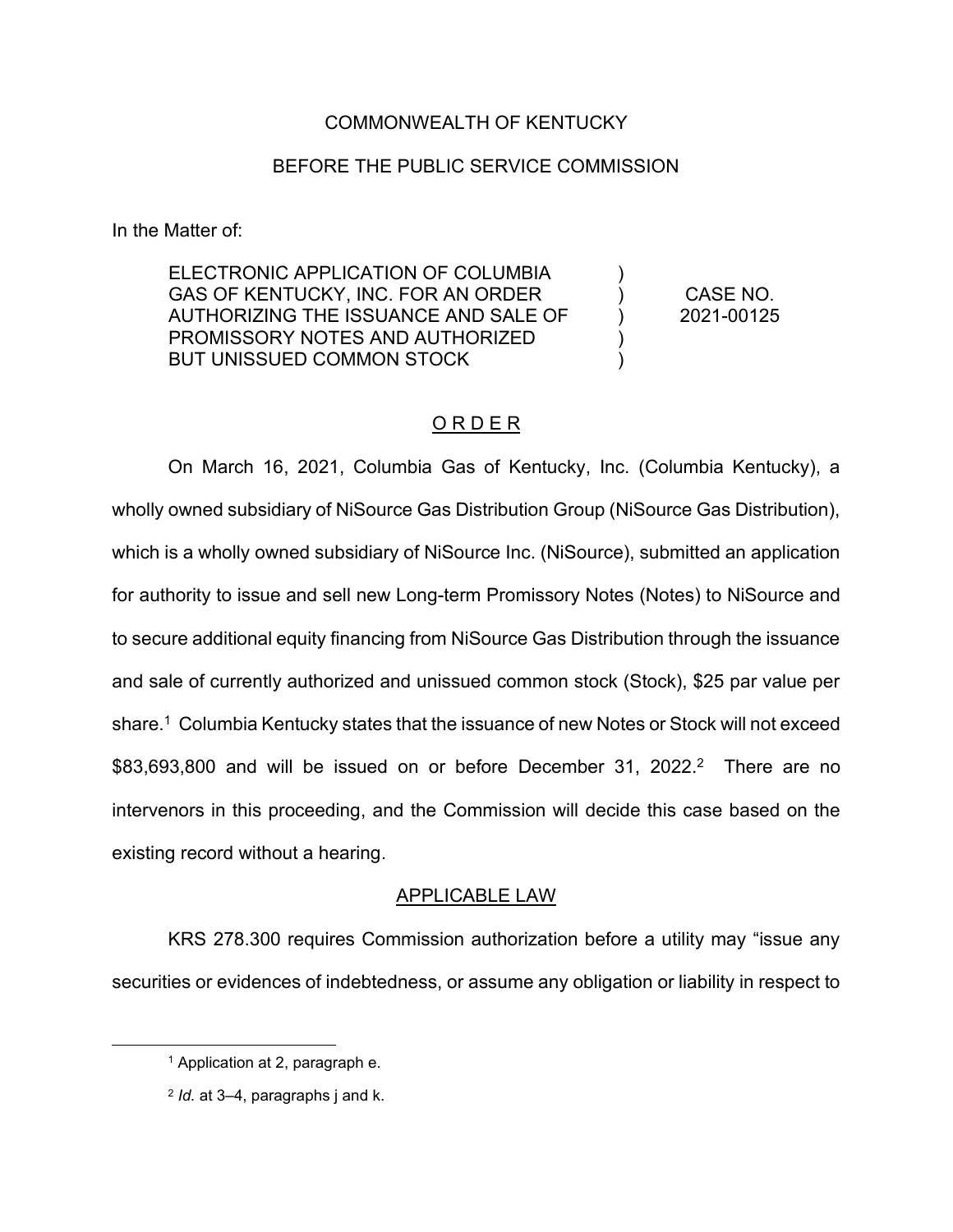the securities or evidences of indebtedness of any other person."3 KRS 278.300(3) clarifies the scope of Commission review and states:

> The Commission shall not approve any issue or assumption unless, after investigation of the purposes and uses of the proposed issue and proceeds thereof, or of the proposed assumption of obligation or liability, the commission finds that the issue or assumption is for some lawful object within the corporate purposes of the utility, is necessary or appropriate for or consistent with the proper performance by the utility of its service to the public and will not impair its ability to perform that service, and is reasonably necessary and appropriate for such purpose.

As discussed more fully below, the Commission finds that Columbia Kentucky should be authorized to issue new Notes or Stock in the aggregate amount of \$83,693,800 for the purpose of refinancing an outstanding \$16 million note maturing in November 2021 and for its general corporate purposes as outlined in its application.

# BACKGROUND AND DISCUSSION

Columbia Kentucky states that the issuance of the new Notes will not exceed a principal amount of \$80 million. 4 Any Notes issued by Columbia Kentucky will be unsecured and will be issued to NiSource, with maturities of up to 30 years.<sup>5</sup> Columbia Kentucky states that the interest rate of the Notes will be determined by the corresponding applicable U.S. utility bond yield as reported by Bloomberg Finance L.P. for companies with a credit risk profile equivalent to that of NiSource Finance Corp. effective on the date of issue.<sup>6</sup> Columbia Kentucky is also seeking authorization to issue Stock in order to

- <sup>5</sup> *Id.*
- <sup>6</sup> *Id.*

<sup>3</sup> KRS 278.300(1)

<sup>4</sup> *Id.* at 3, paragraph j.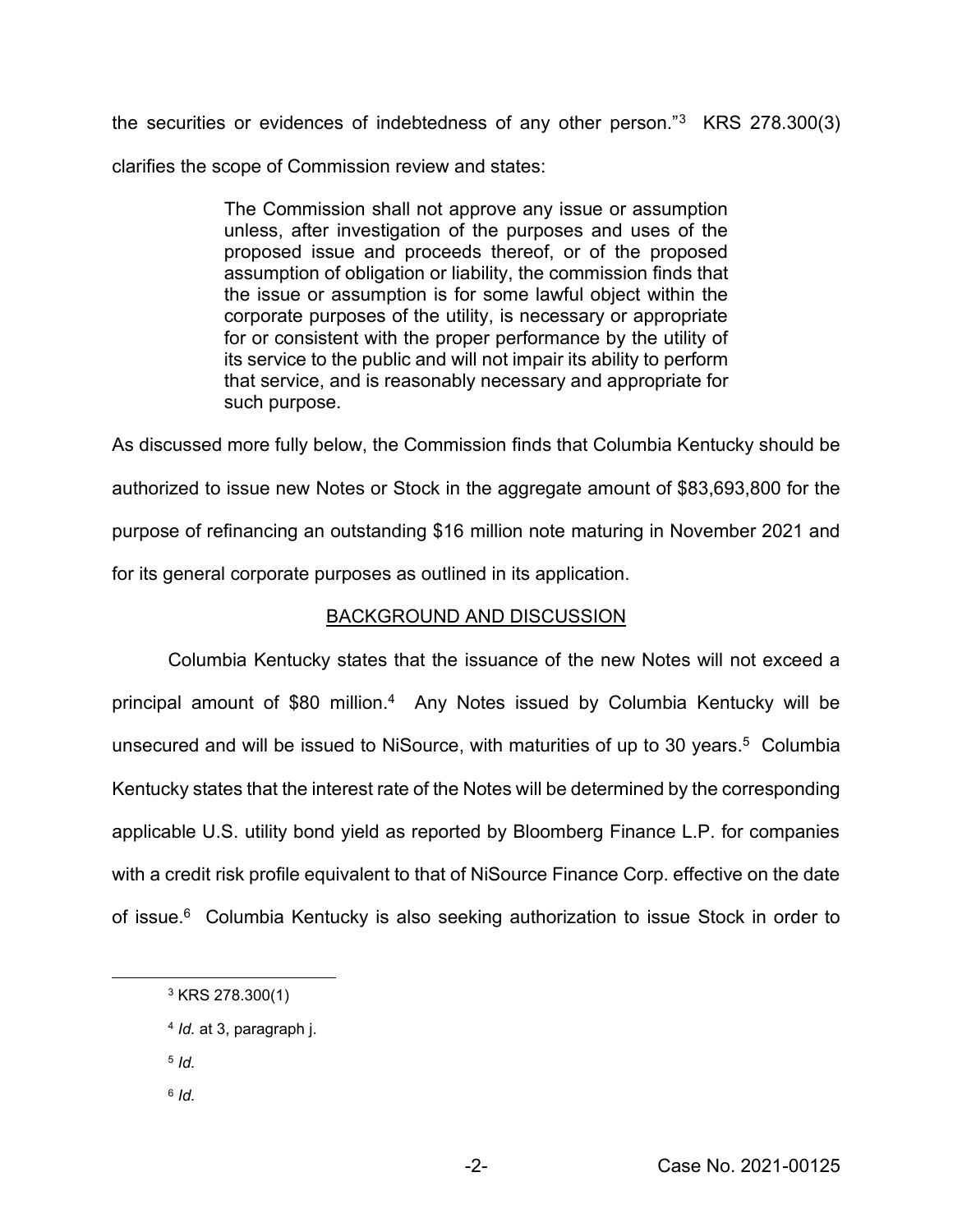obtain up to \$3,693,800 in additional equity capital. Columbia Kentucky is proposing to issue and sell up to up to 147,752 shares of authorized but unissued Stock, at \$25 par value, to NiSource Gas Distribution.7

Columbia Kentucky states that the total amount raised through the issuance of Notes and Stock is not to exceed \$83,693,800.<sup>8</sup> The proceeds, in part, will be used to reimburse Columbia Kentucky for its January 2021 through December 2022 construction program, totaling an estimated \$139,461,000. 9 Columbia Kentucky indicates that capital expenditures are required for the construction, completion, extension and improvement of its facilities, and all in the ordinary course of providing utility service, but not for financing any major acquisitions. In addition, the proceeds will be used to refinance Columbia Kentucky's outstanding \$16 million note maturing in November 2021.<sup>10</sup> All of the new Notes will be issued on or before December 31, 2022.<sup>11</sup>

Having considered the evidence of record and being otherwise sufficiently advised, the Commission finds that the issuance and sale of the proposed Notes and the issuance and sale of currently authorized and unissued Stock, as set out in Columbia Kentucky's application, are for lawful objects within the corporate purposes of Columbia Kentucky's utility operations, are necessary and appropriate for and consistent with the proper performance of its service to the public, will not impair its ability to perform that service,

- <sup>10</sup> *Id.* at 3, paragraph i.
- <sup>11</sup> *Id.* at 2, paragraph e.

<sup>7</sup> *Id.* at 4, paragraph k.

<sup>8</sup> *Id.* at 2, paragraph e.

<sup>9</sup> *Id.* at 3, paragraph i.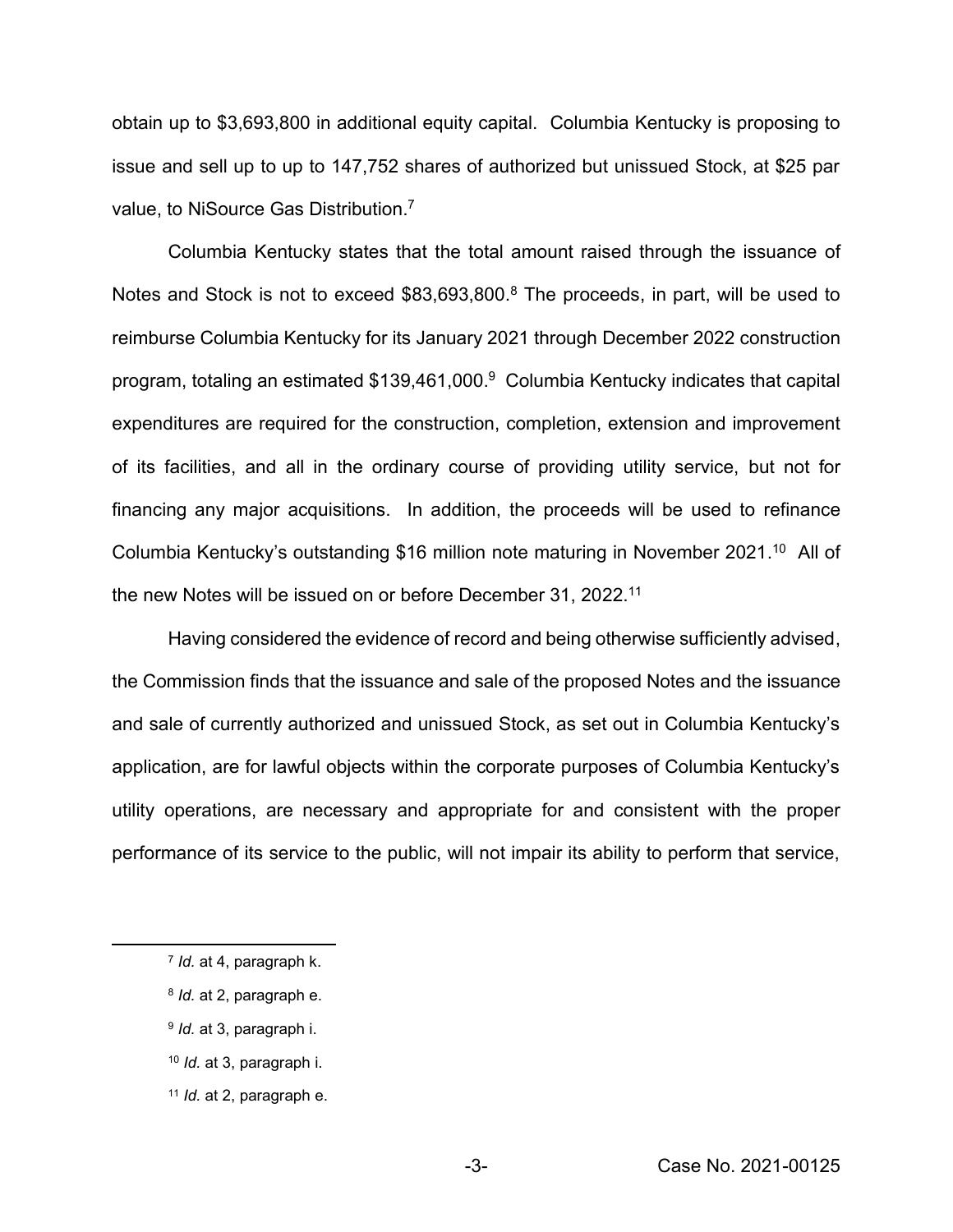are reasonably necessary and appropriate for such purposes, and should therefore be approved.

IT IS THEREFORE ORDERED that:

1. Columbia Kentucky is authorized to issue and sell new Notes to NiSource in an amount up to \$80 million, and to issue and sell Stock to NiSource Gas Distribution in an amount up to \$3,693,800, with the total amount of Notes and Stock not to exceed \$83,693,800.

2. Columbia Kentucky is authorized to issue, sell, and deliver the new Notes and Stock, upon the terms set forth in its application, through December 31, 2022.

3. Columbia Kentucky is authorized to use the proceeds arising from the issuance and sale of the Notes and Stock only for the lawful purposes set forth in its application.

4. Columbia Kentucky shall, within 30 days of the date of issuance, file with the Commission a statement setting forth the date or dates of issuance and terms of the new Notes authorized herein, including the interest rate, and the number of shares of Stock issued and sold at \$25 par value per share.

5. This case is closed and removed from the Commission's Docket.

Nothing contained herein shall be construed as a finding of value for any purpose or as a warranty on the part of the Commonwealth of Kentucky or any agency thereof as to the securities authorized herein.

-4- Case No. 2021-00125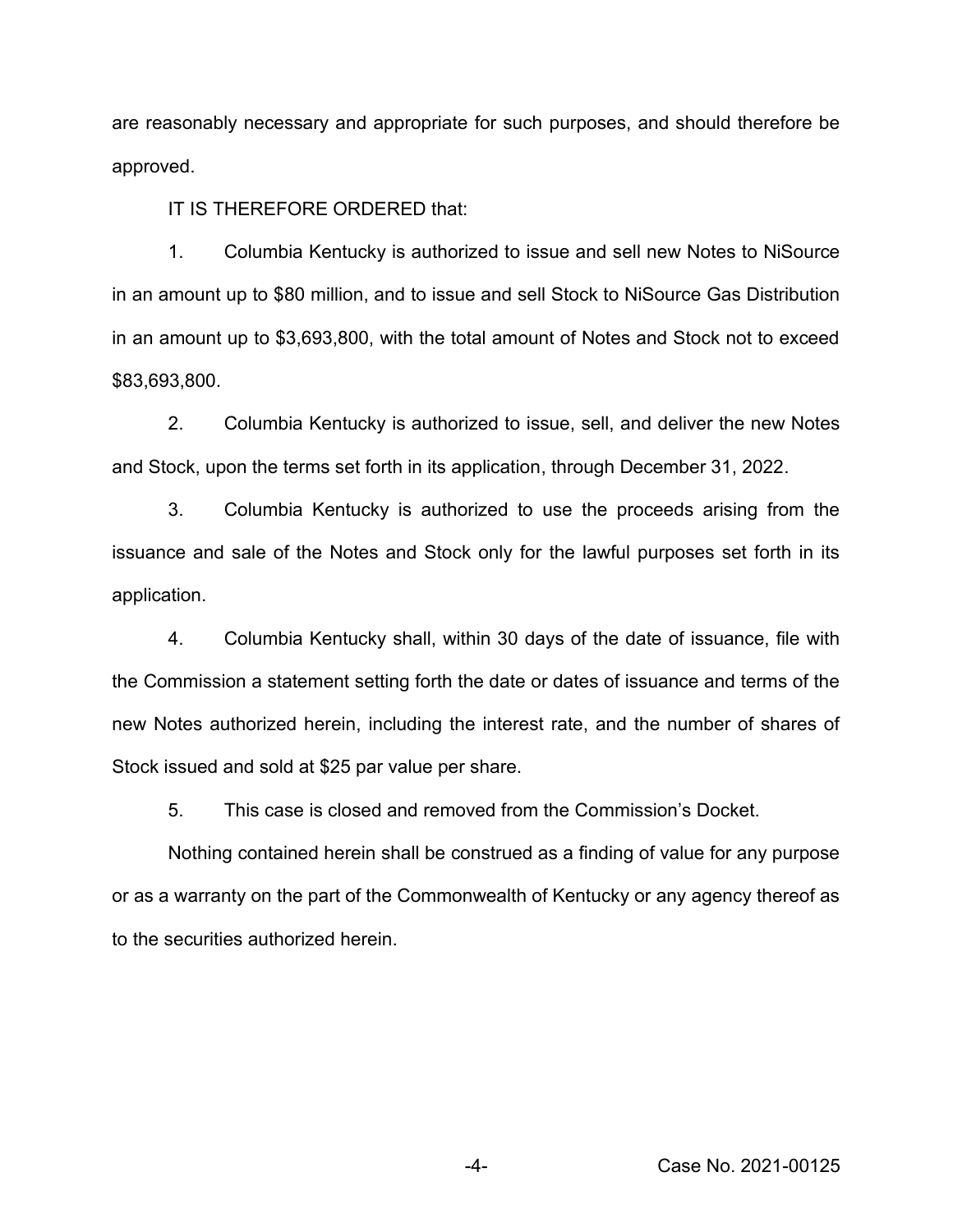By the Commission



ATTEST:

\_\_\_\_\_\_\_\_\_\_\_\_\_\_\_\_\_\_\_\_\_\_

Executive Director

Case No. 2021-00125